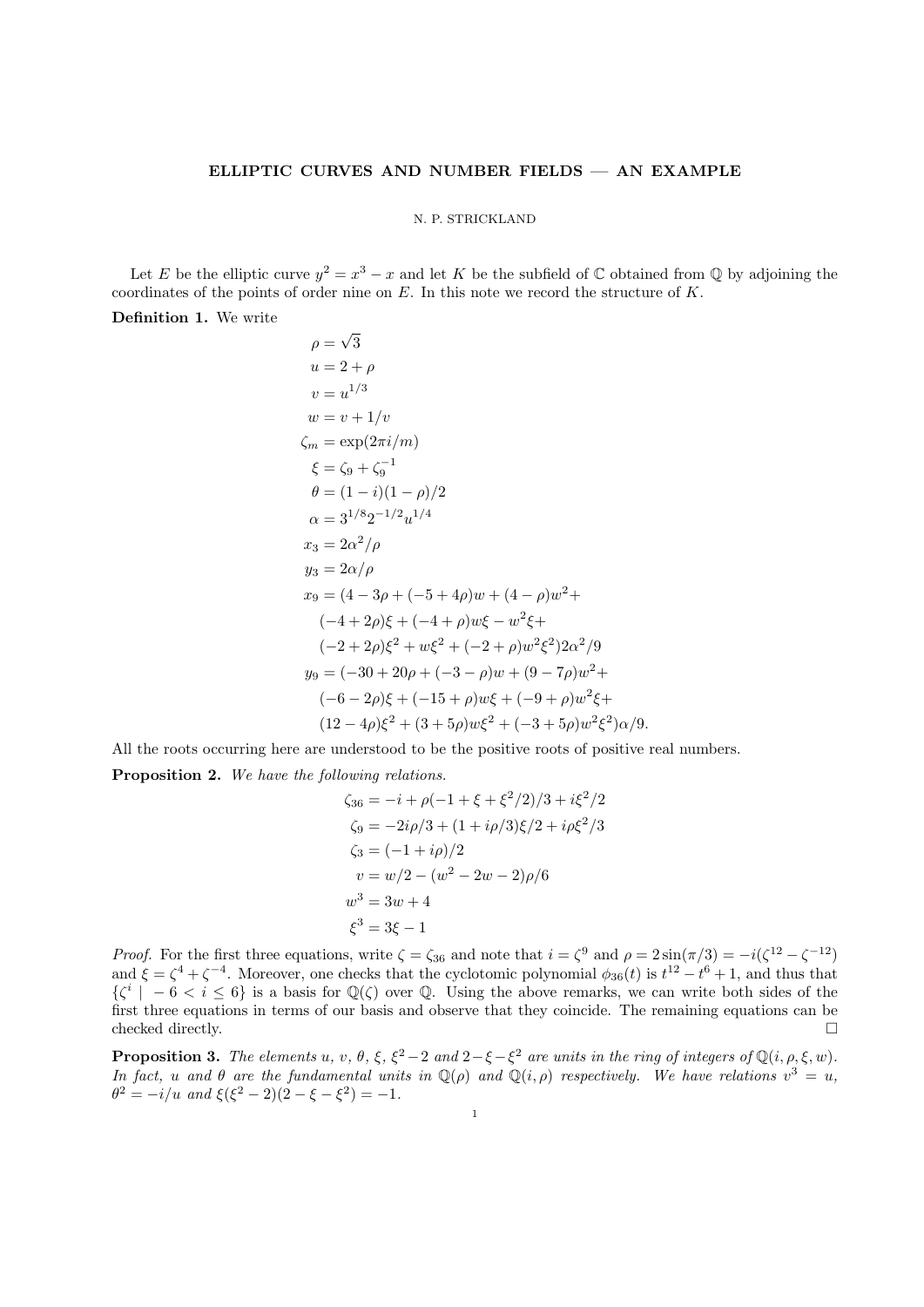*Proof.* One can check directly that  $\theta^2 = -i(2 - \rho)$ . This is clearly an algebraic integer, so the same is true of  $\theta$ . It is also clear that u, v,  $\xi$ ,  $\xi^2 - 2$  and  $2 - \xi - \xi^2$  are integral. Another calculation shows that  $\theta^2 u i = -\xi(\xi^2 - 2)(2 - \xi - \xi^2) = 1$ . This proves everything except that u and  $\theta$  are fundamental units. I saw this in print somewhere so it must be true.

**Proposition 4.** The curve E has complex multiplication by  $\mathbb{Z}[i]$ . We have

$$
i(x,y) = (-x, iy)
$$
  
\n
$$
-(x,y) = (x, -y)
$$
  
\n
$$
2(x,y) = \left(\frac{(1+x^2)^2}{4x(-1+x^2)}, \frac{1-5x^2-5x^4+x^6}{8x(-1+x^2)y}\right)
$$
  
\n
$$
3(x,y) = \left(\frac{x(-3+6x^2+x^4)^2}{(-1-6x^2+3x^4)^2}, \frac{(-3+90x^2-185x^4+92x^6-165x^8-22x^{10}+x^{12})y}{(-1-6x^2+3x^4)^3}\right)
$$

Moreover, we have  $3(x_9, y_9) = (x_3, y_3)$  and  $3(x_3, y_3) = \infty$ .

*Proof.* It is clear by inspection that the map  $(x, y) \mapsto (-x, iy)$  is an automorphism of the curve of order four. A standard formula shows that the invariant differential is  $dx/(2y)$ , and this clearly gets multiplied by  $(-1)/i = i$  under our automorphism. We thus have complex multiplication as claimed. The formula for  $2(x, y)$  is standard. Write  $(x', y') = 2(x, y)$  and let  $(x'', y'')$  be the right hand side of the last displayed equation. We claim that  $3(x, y) = (x'', y'')$ , or equivalently that  $(x, y) + (x', y') + (x'', -y'')$  is the zero element. The group law is essentially defined by the requirement that three distinct points add to zero if and only if they lie on a line. It is thus enough to check that

$$
\det\left(\begin{array}{ccc} 1 & x & y \\ 1 & x' & y' \\ 1 & x'' & -y'' \end{array}\right) = 0.
$$

This can be done by direct computation. One can also check directly that  $3x_3^4 - 6x_3^2 - 1 = 0$ , which implies that  $3(x_3, y_3) = \infty$ . (Another way to see this without having to derive the triplication formula is to note that the points of order three are precisely the inflection points of the curve, in other words the points where  $y = \sqrt{x^3 - x}$  and  $d^2\sqrt{x^3 - x}/dx^2 = 0$ . I don't know a way to check by hand that  $3(x_9, y_9) = (x_3, y_3)$  but it's straightforward using a suitable computer algebra system.

**Definition 5.** We write  $W = \mathbb{Z}[i]/9$ , and  $\omega = 2(1 - i) \in W^{\times}$ . Note that  $\omega^2 = i$  and  $\overline{\omega} = \omega^3 = -1/\omega$ . We have  $W^{\times} \simeq C_8 \times C_3^2$ , with generators  $\omega$ ,  $1+3$  and  $1+3i$ . Let G be the group generated by  $W^{\times}$  and an element c subject to  $c^2 = 1$  and  $cz = \overline{z}c$ .

**Proposition 6.** The field K has a basis over Q consisting of monomials  $i^a \rho^b w^c \xi^d \alpha^e$  for which  $a, b \le 1$  and  $c, d \leq 2$  and  $e \leq 3$ . In particular, it has degree 144 over Q. The Galois group can be naturally identified with G. (We will write [z] for the Galois automorphism corresponding to an element  $z \in W^{\times}$ .)

*Proof.* Write  $L = \mathbb{Q}(i, \rho, w, \xi, \alpha)$ , so we need to show that  $L = K$ . It is clear from Proposition 2 that L is spanned over  $\mathbb Q$  by the given list of monomials. Thus, L has degree at most 144 over  $\mathbb Q$ .

We know that  $(x_9, y_9)$  is a point of exact order nine. From the formulae it is clear that  $x_9$  and  $y_9$  lie in L, and by complex multiplication (using  $i \in L$ ) we deduce that all points of order nine are defined over L, so  $K \subset L$ .

We next observe that the complex multiplication on E gives a faithful algebraic action of  $W^{\times}$  on E[9] and thus a faithful action of  $W^{\times}$  on K that fixes  $\mathbb{Q}(i)$ . It follows that K has degree at least  $72 = |W^{\times}|$  over  $\mathbb{Q}(i)$ , and thus at least 144 over  $\mathbb{Q}$ . As  $K \subseteq L$ , we deduce that  $K = L$  and that this field has degree exactly 144. If we let  $c \in G$  act by complex conjugation we find that the action of  $W^{\times}$  on K extends to one of G. By counting we find that  $G$  is the whole Galois group.

It is unsatisfying to rely so heavily on the computational fact that  $(x_9, y_9)$  has exact order nine, so we give a more conceptual proof of part of the proposition. Let  $(x, y)$  be a point of exact order nine, so x and y lie in K. Then  $2(x, y) \neq 0$  so  $(x, y) \neq -(x, y) = (x, -y)$ , so  $y \neq 0$ . Moreover,  $i(x, y) = (-x, iy)$  is another point of exact order nine, so  $iy \in K$  and thus  $i \in K$ . We also know that there is an alternating bilinear Weil pairing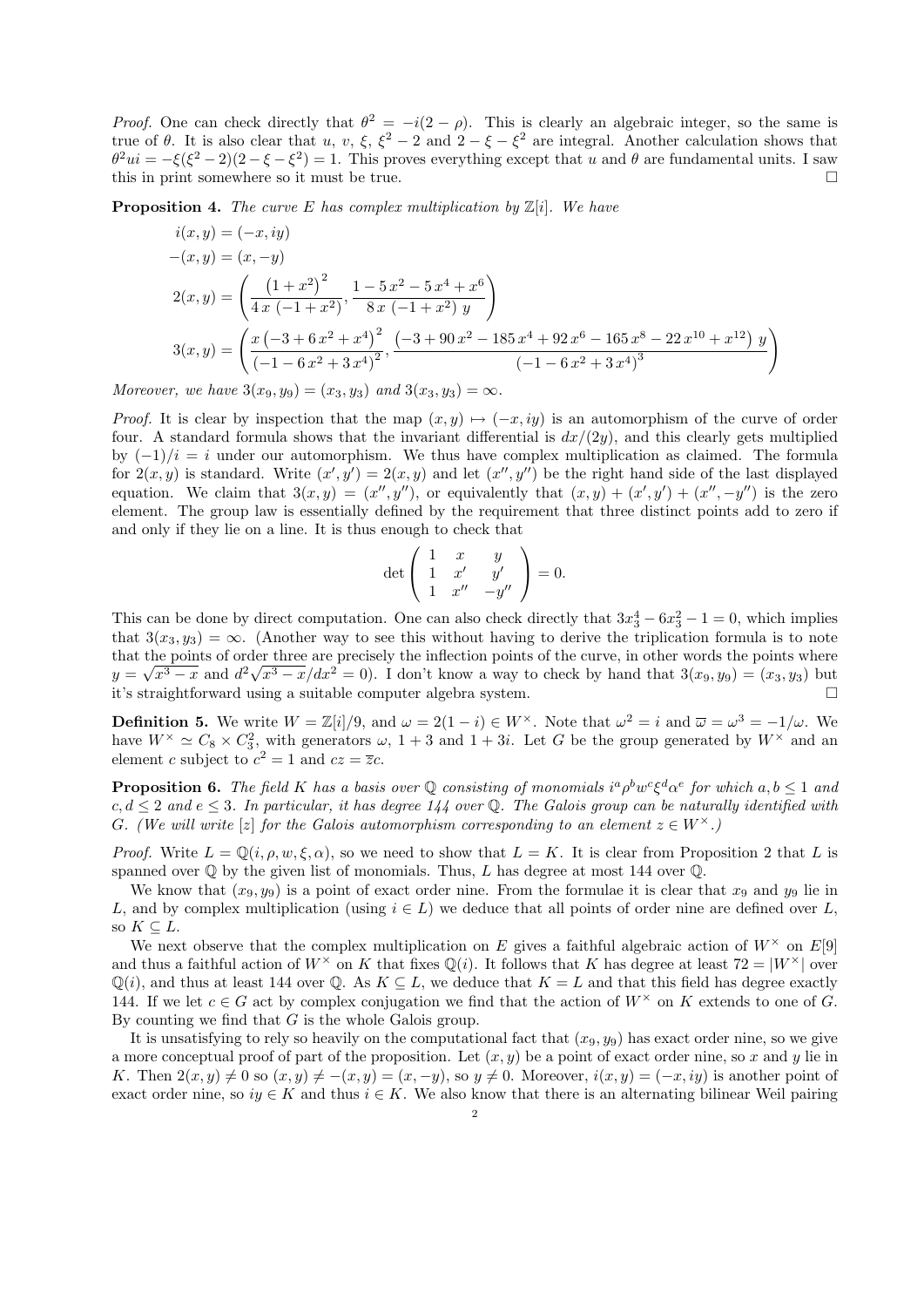$e_9: E[9] \otimes E[9] \to \mu_9$ , where  $E[9]$  is the group of points of order nine in E and  $\mu_9$  is the group of ninth roots of unity. One can check that this is algebraically defined, and thus that  $\mu_9 \subseteq K$ . As  $\mu_4 = {\pm 1, \pm i}$  is also contained in K, we see that the cyclotomic field  $\mathbb{Q}(\zeta_{36})$  is contained in K. It has degree 12 over the  $\mathbb{Q}$ , and it contains  $\rho = -i(\zeta_3 - \zeta_3^{-1})$ . As we saw earlier, the inflection points of E are defined over K, so  $\alpha \in K$ . Using Proposition 2, we see that  $\mathbb{Q}(\zeta_{36}, \alpha) = \mathbb{Q}(i, \rho, \xi, \alpha)$ . I still do not have a conceptual proof that u has a cube root in K, although I suspect that class field theory should provide one. If so, we could conclude that  $L \subseteq K$ . If we also knew that  $[F(\alpha): F] = 4$  and  $[F(v): F] = 3$  (where  $F = \mathbb{Q}(\zeta_{36})$ ) then we could conclude that  $[L: \mathbb{Q}] = 144$  and with a little more work that  $K = L$ .

| <b>Proposition 7.</b> The action of the generators of G on K is as follows, where $w' = (-w + (w^2 - 2w - 2)i)/2$ . |  |  |  |  |  |  |  |
|---------------------------------------------------------------------------------------------------------------------|--|--|--|--|--|--|--|
|---------------------------------------------------------------------------------------------------------------------|--|--|--|--|--|--|--|

|                  | $\omega$       | $\dot{i}$        | $1 + 3$          | $1+3i$           | $\overline{c}$   |
|------------------|----------------|------------------|------------------|------------------|------------------|
| $\it i$          | $\it i$        | $\it i$          | i                | $\dot{i}$        | $-i$             |
| $\rho$           | $-\rho$        | $\rho$           | $\rho$           | $\rho$           | $\rho$           |
| $\boldsymbol{w}$ | w              | w                | w                | w'               | w                |
| $\xi$            | $\xi$          | $\xi$            | $\xi^2-2$        | ξ                | $\xi$            |
| $\alpha$         | $\theta\alpha$ | $i\alpha$        | $\alpha$         | $\alpha$         | $\alpha$         |
| $\zeta_9$        | $1/\zeta_9$    | $\zeta_9$        | $1/\zeta_9^2$    | $\zeta_9$        | $1/\zeta_9$      |
| $\boldsymbol{u}$ | 1/u            | $\boldsymbol{u}$ | $\boldsymbol{u}$ | $\boldsymbol{u}$ | $\boldsymbol{u}$ |
| $\overline{v}$   | 1/v            | $\upsilon$       | $\upsilon$       | $\zeta_3 v$      | $\upsilon$       |
| $\theta$         | $-i/\theta$    | $\theta$         | $\theta$         | $\theta$         | $-i\theta$       |

*Proof.* We have  $\omega^2 = i$ , so the second column follows from the first. The action of c (by complex conjugation) is elementary. Thus, we need only study the action of  $\omega$ ,  $1+3$  and  $1+3i$ . By construction, all these generators fix i.

For the action on  $\rho$ , note that  $\mathbb{Q}(\rho)$  is a Galois extension of  $\mathbb{Q}$ . Thus, we have a surjective homomorphism  $Gal(K/\mathbb{Q}) \to Gal(\mathbb{Q}(\rho)/\mathbb{Q}) \simeq C_2$ . Moreover, c is in the kernel because  $\rho$  is real. As  $1+3$  and  $1+3i$  have order three, it is easy to check that the only possible homomorphism is the one indicated in the table. The action on  $u = 2 + \rho$  follows from that on  $\rho$ . The action on  $\theta = (1 - i)(1 - \rho)/2$  follows from that on  $\rho$  and i.

For the action on  $\zeta_9$ , let  $e_9$  denote the Weil pairing. As this is natural, and multiplication by i is an automorphism of the curve, we see that  $e_9(iP, iQ) = e_9(P, Q)$  for all points P and Q of order nine. It follows that  $e_9(iP,Q) = e_9(P,iQ)^{-1}$  and thus that

$$
[a+ib]e_9(P,Q) = e_9((a+ib)P,(a+ib)Q)
$$
  
=  $e_9(P,Q)^{a^2}e_9(P,iQ)^{ab}e_9(iP,Q)^{ab}e_9(iP,iQ)^{b^2}$   
=  $e_9(P,Q)^{a^2+b^2}$ .

Thus  $[a + ib](\zeta_9) = \zeta_9^{a^2 + b^2}$  $a^{2}$  +b<sup>2</sup>, which gives the action shown in the table.

Next, as  $[i](u) = u$  and  $v^3 = u$  we must have  $[i](v) = \lambda v$  where  $\lambda$  is a power of  $\zeta_3$ , and thus  $[i](\lambda) = \lambda$ . It follows that  $v = [i^4](v) = \lambda^4 v$  so  $\lambda^4 = 1$  but also  $\lambda^3 = 1$  so  $\lambda = 1$ . Thus  $[i](v) = v$ . Next, as  $[\omega](u) = 1/u$  we must have  $[\omega](v) = \lambda/v$  where  $\lambda$  is again a power of  $\zeta_3$ . We have  $c[\omega] = [\omega^{-1}]c = [\omega] [-i]c$  in G. By applying this to v, we find that  $\lambda^{-1}v = [\omega](\lambda)[\omega](v) = \lambda^{-1}\lambda v = v$ , and it follows that  $\lambda = 1$ . Thus  $[\omega](v) = v$ . Similarly, we have  $[1 + 3](v) = \lambda v$  for some  $\lambda$  but  $[1 + 3]$  commutes with c and thus preserves  $K \cap \mathbb{R}$  so  $[1+3](v) = v$ . If  $[1+3i](v) = v$  then Galois theory would tell us that  $v \in \mathbb{Q}(\rho)$  which is clearly false, so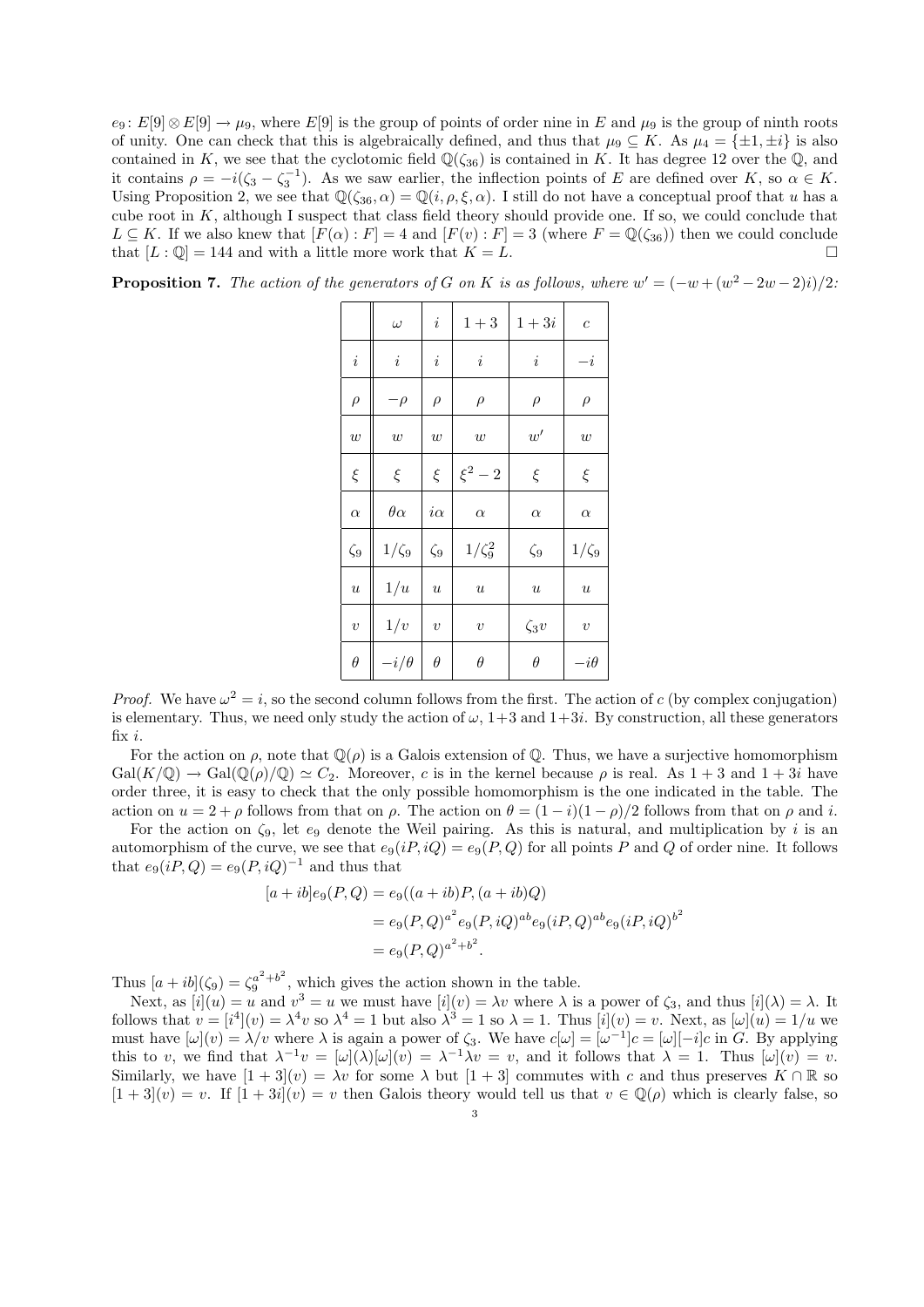$[1+3i](v) = \zeta_3^{\pm 1}v$ . One can check by numerical computation that  $[1+3i](v) = \zeta_3v$ . In more detail, one can use the formulae for the group law and the complex multiplication to compute the action on  $x_9$  and  $y_9$ . One can then deduce the action on  $\gamma$ , which is defined to be the trace of  $x_9y_3/(x_3y_9)$  under the action of the group generated by [1 + 3]. Galois theory tells us that  $\gamma$  lies in  $\mathbb{Q}(v)$  and by numerical computation we find that  $v = (1 + \rho)/(\gamma - 1)$ . Using this we can deduce the action on v exactly.

Finally, we need to determine the action on  $\alpha$ . As  $3(x_3, y_3) = \infty$  we find that  $x_3$  and  $y_3$  are fixed under  $[1+3]$  and  $[1+3i]$ , and thus that  $\alpha = x_3/y_3$  is also fixed. We also have  $i(x_3, y_3) = (-x_3, iy_3)$ , which gives  $[i](\alpha) = [i](x_3/y_3) = (-x_3)/(iy_3) = i\alpha$ . Moreover, as  $\omega = i - 1 \pmod{3}$  we have  $\omega(x_3, y_3) = i(x_3, y_3) - i(x_3, y_3)$  $(x_3, y_3)$ , so  $\omega(x_3, y_3) + (-x_3, -iy_3) + (x_3, y_3) = \infty$ . A simple calculation shows that  $(-2\alpha^2\theta^2/\rho, -2\alpha\theta/\rho)$ ,  $(-x_3, -iy_3)$ , and  $(x_3, y_3)$  lie on E and are colinear. It follows that  $\omega(x_3, y_3) = (-2\alpha^2\theta^2/\rho, -2\alpha\theta/\rho)$  and thus that  $[\omega](\alpha) = (-2\alpha^2\theta^2/\rho)/(-2\alpha\theta/\rho) = \alpha\theta$  as claimed.

#### 1. Rings of integers

It is standard that the ring  $A_1$  of integers in  $K_1 = \mathbb{Q}(\rho)$  is just  $\mathbb{Z}(\rho)$  (which is a PID), and that the discriminant of this ring over Z is 12. The primes 2 and 3 ramify in  $A_1$ , with  $2 = u(1 - \rho)^2$  and  $3 = \rho^2$ . All other primes are unramified. The unit group is generated by  $u$ .

Next, consider the field  $K_2 = K_1(\alpha^2)$ . This contains the element

$$
\lambda = \frac{(1+\rho)(1+\alpha^2)}{2} = \frac{1+\alpha^2}{1-\rho}
$$

.

One checks that  $K_2 = K_1(\lambda)$  and that

$$
\lambda^2 = (1+\rho)(\lambda + u).
$$

It follows that  $\lambda$  is an algebraic integer. I think that in fact the ring  $A_2$  of integers in  $K_2$  is  $A_1(\lambda)$ . The discriminant of  $A_2$  over  $A_1$  is thus  $(1+\rho)^2 + 4(1+\rho)u = 24 + 14\rho$ , which turns out to be the same as  $2\rho u^2$ . Thus, the discriminant ideal is generated by  $2\rho$ . By the standard transitivity formula, the discriminant of  $A_2$  over  $\mathbb{Z} = A_0$  is  $(12)^2 N_{A_1/A_0}(2\rho)$ , which is equal to  $2^6 3^3$  (up to a unit).

The obvious embedding  $K_1 \to \mathbb{R}$  extends to give two embeddings of  $K_2$  in  $\mathbb{R}$ . The other embedding  $K_1 \to \mathbb{R}$  (sending  $\rho$  to  $-\rho$ ) extends to give a conjugate pair of embeddings of  $K_2$  in  $\mathbb{C}$ . In the usual notation, we have  $s = 2$ ,  $t = 1$  and  $n = 4$ . It follows that the rank of the unit group is  $s + t - 1 = 2$ . The element  $u_1 = (\rho - 2)\lambda + \rho$  is a unit, with inverse  $u_1^{-1} = (2 - \rho)\lambda + 1$ . I think that u and u<sub>1</sub> generate the units.

The primes  $1 - \rho$  (over 2) and  $\rho$  (over 3) ramify in  $A_2$ , with  $1 - \rho = u^{-2}u_1\lambda^2$  and  $\rho = u^{-2}u_1^2(\lambda + 1)^2$ . All other primes are unramified.

The standard classgroup estimate says that any ideal class for  $K_1$  has a representative  $\mathfrak a$  of norm at most

$$
\left(\frac{4}{\pi}\right)^t \frac{n!}{n^n} \sqrt{|d|} = \frac{9\rho}{\pi} \simeq 4.96196.
$$

Any ideal of norm less than 5 is a product of prime ideals whose norms are prime numbers less than 5. We have seen that 2 and 3 are totally ramified in  $A_2$ , and that the prime above 2 is generated by  $\lambda$ , and the prime above three is generated by  $\lambda + 1$ . In particular, both these ideals are principal, and it follows that  $A_2$  is a PID.

Next, consider  $K_3 = K_2(\alpha)$ . If we put  $\mu = (1 + \rho)\alpha$  then we also have  $K_3 = K_2(\mu)$ . One checks that  $\mu^2 = uu_1(1+\lambda)$ , which shows that  $\mu$  is a prime integer in  $A_3$  and that  $1+\lambda \in A_2$  is ramified in  $A_3$ .

Consider the point  $P = [\mu : 1 + \rho : \mu^3/u^2]$  in the projective plane over  $A_3$ . I think that this is of exact order 3, and that the resulting map spec( $A_3$ )  $\rightarrow$  C $\langle 3 \rangle$  is an isomorphism.

# 2. Subschemes

I think that when 2 is inverted, the subscheme  $E[3]$  is  $spec(\mathbb{Z}[1/2,x]/(x^9-3x^5/2-3x/16))$ , embedded by the map  $x \mapsto [x : 1 : 7x^3 - 4x^7]$ . The vector  $u = (1 + 14x^4 - 8x^8, 9x^2 - 4x^6)$  (in the xz-plane) is doubly tangent to E at this point, and is universally nonzero because  $u \cdot v = 1$  where  $v = (1 + 7x^4/4 - x^8, -11x^2/8 + x^6/2)$ . On E[3] regarded as a subscheme of the x-line, complex multiplication is as follows. We can embed  $\mathbb{F}_3$  =